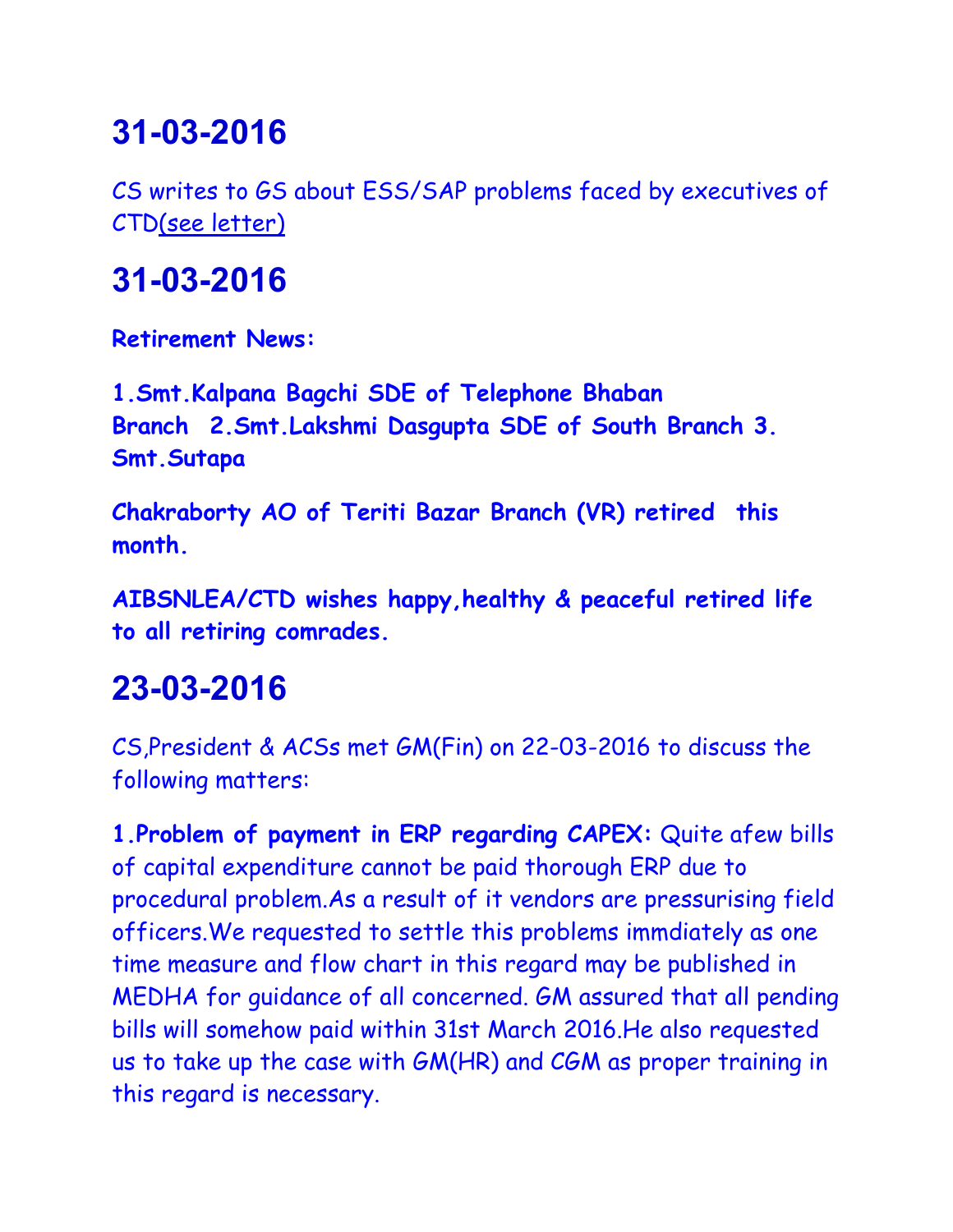### **2.Personal Cases:**

i)Transfer Case of Sri Somnath Pal AO:We pointed out that though the transfer order was issued 7 months back,the order is still unimplemented.This is causing hardship in AOTR section in Central Area as well as to him personally.

ii)Transfer Case of Sri Biplab Pal AO: Sri Pal has to work under two CAOs i e CAO/BKP & CAO/North.He is a heart patient.He is sitting at BKP but controlling officer is CAO/North at Baghbazar.We requested that CAO/BKP may be made his controlling officer in ERP so that Sri Pal need not has to travel a long distance to report CAO/North.

iii)APAR of Smt.Sukla Mitra AO: A part of APAR of Smt.Mitra is pending at Jharkhand Circle.We requested GM to intervene.

iv)Case of Smt.Kabita Majumder JAO(Offtg.): Smt.Majumder qualified in JAO exam.in 2006 but could not be posted due to want of vacancy.Now there is a large number of JAO vacancy in CTD.We are pursuing the case of her posting as JAO in BSNL CO through our CHQ.But some recommendation from Circle might be required to mature the case.

GM noted these cases and assured to look into at the earliest & take necessary steps.

### **3.Problems of want of manpower:**

i)Cash Collection Centre at Circus Exch.: There is only one non executive staff in this CSC with two counters.As a result AO has to man one counter and also look after the accounting job such as Trial Balance,BRS etc.He has to work upto 7-8PM everyday.The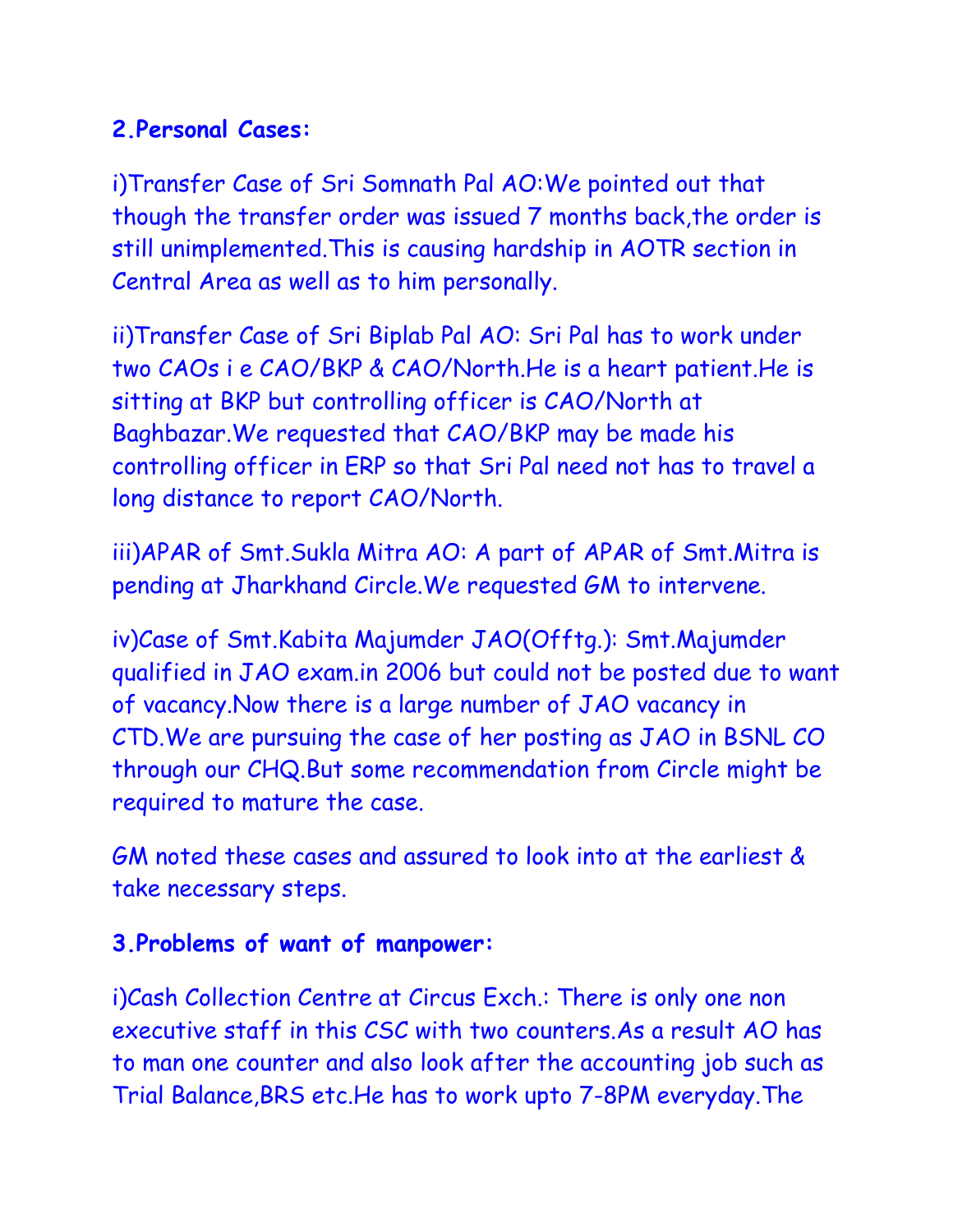situation becomes worse when the DA is absent.We pointed out that the only AO will not be able to manage the counter for long in such a condition & demanded immediate posting of non executives at counters.

GM assured us to escalate the case to higher authority but requested us to take up the case at Area level as area has to post staffs for counter.

ii)Posting of another AO in Planning section: We pointed out the load of work in Plg. area is very high,As a result of it a large number of Medical & other bills get pending.We requested to post another AO in Plg,We also pointed out that from other circle some AO will be joining from other circle shortly.

GM appreciated our view and assured to consider.

**4.Additional charges of AOs in different area:**We pointed out that at present there are 114 AOs in CTD.Still some AOs have to look after additional charges for prolonged period.We demanded for rearrangement as due to implementation of ERP some of the post might not be required.Work distribution may be done logically.

GM admitted and assured to look into.

**5.Collection of Subscription from Salary:**We pointed out that as per our information Association Subscription of Executives is being collected from monthly salary in NE circle.We requested to examine possibility of similar arrangement in CTD also,

GM assured to examine.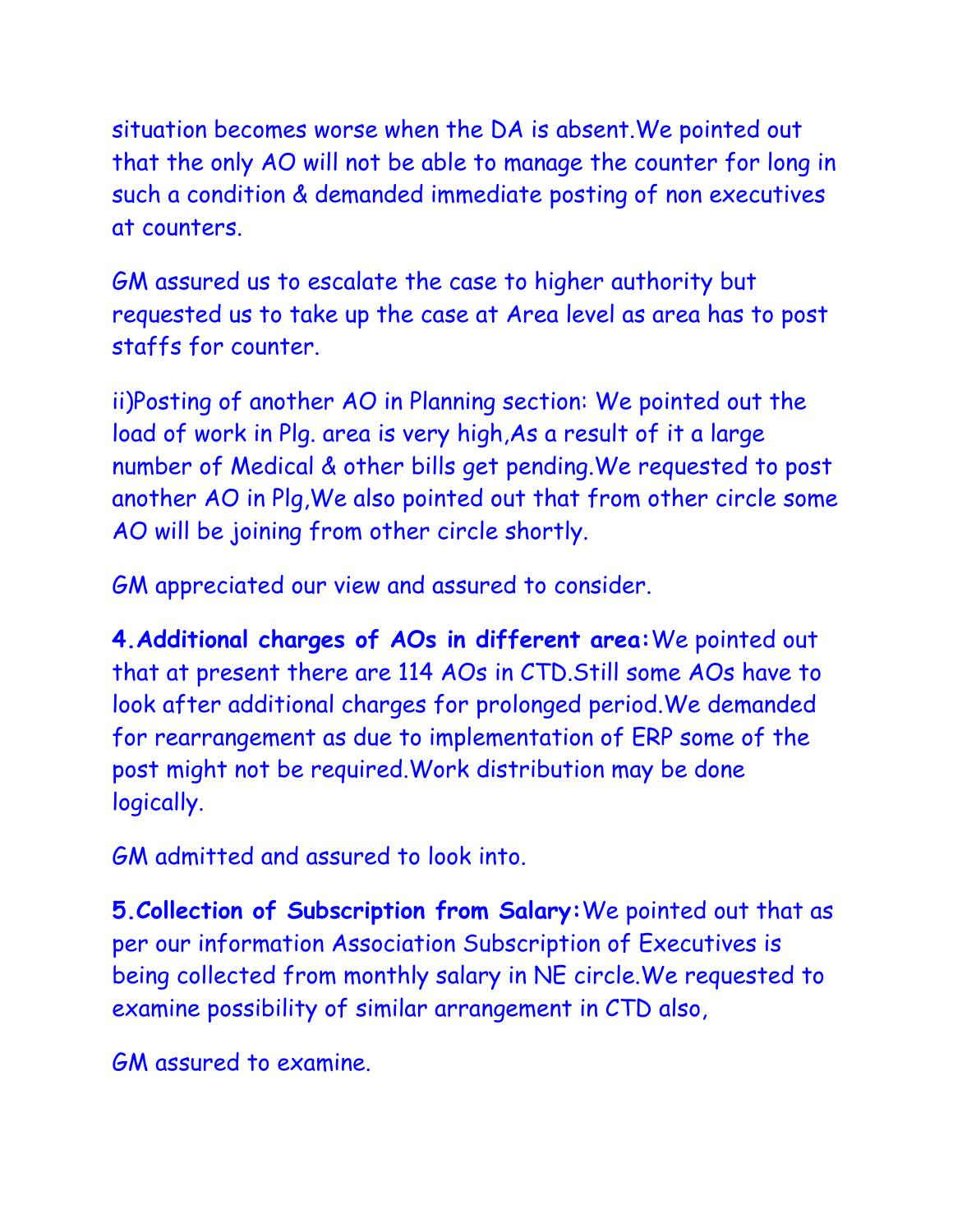The discussion took place in a very cordial atmosphere we thanked GM and the meeting ended.

## **18-03-2016**

### **GS writes to :The GM (FP), BSNL Corporate Office, regarding**

Representation received from Smt Kabita Majumdar, JAO (Officiating), % the AO (TR) / CB-II, CTD, BSNL, 8, Hare Street , Kolkatta-700001 regarding discrimination towards extending appointment to the Post of JAO to a scheduled caste candidate even after qualified in JAO Part-II examination (40% Dept. quota) under old (DOT) syllabus held in the year 2006 during the period from 18.4.2006 to 20.4.2006. **[<<<<Click here for letter see](http://www.aibsnleachq.in/GMFP_160317.pdf)  [page 14>>>>](http://www.aibsnleachq.in/GMFP_160317.pdf)**

### **GS writes to :The GM (Pers.), BSNL Corporate Office, regarding**

Representation received from Shri Santanu Samdder, DGM (NWOP/Jadavpur (LA) Calcutta Telephones regarding considering him for promotion.**[<<<<Click here for letter see page 10>>>>](http://www.aibsnleachq.in/GMP_160317.pdf)**

## **17-03-2016**

**CPC from JTO to SDE (T) and SDE to DE: We requested to expedite the CPCs from JTO to SDE (T) and SDE to DE. GM (Pers) mentioned that JTO to SDE (T) CPC is stalled due to the stay order on promotions from the Hon'ble High Court Kerala & from the Hon'ble CAT Chandigarh. Similarly, SDE to DE CPC is stalled due to the stay order on promotions from the Hon'ble CAT Chandigarh. He further informed that the court case in Hon'ble CAT Chandigarh is posted for hearing to 31stMarch 2016 wherein final hearing may take place and the Kerala Circle is filing a Miscellaneous Application (MA) for getting the stay order vacated along with the early hearing application.**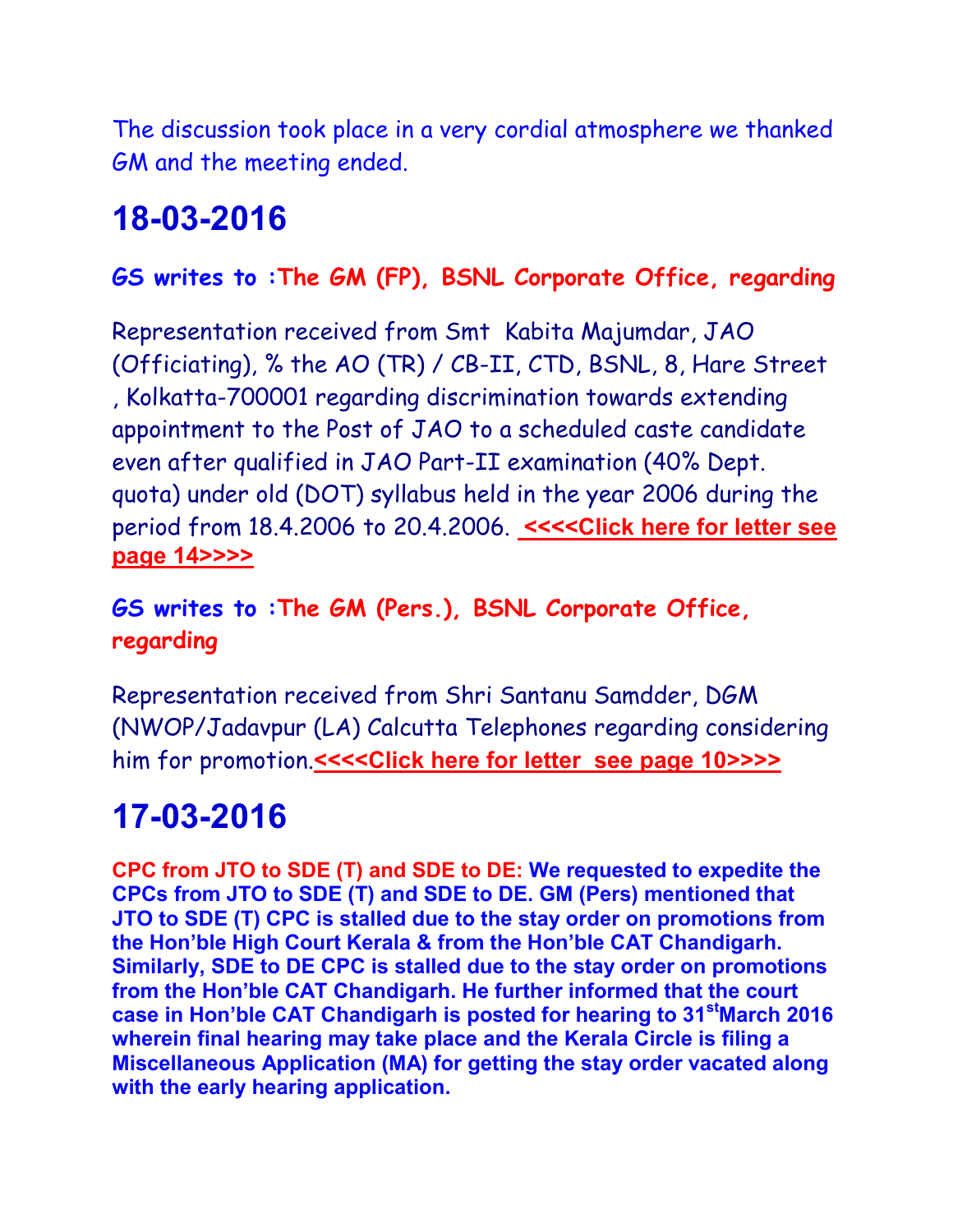## **17-03-2016**

# **READ! THINK!! REALIZE!!!**

### **E-2 and E-3 IDA Pay Scales to JTO and SDE equivalent executives:**

**Come out of "Stone Age"…MY Friendly Association. Come out……Work for the Cadre not for Ego:**

**One of the friendly association…Oh …DR friendly Association…..has been making a lot of**  Hue and Cry about nothing....They even forgot the basic rule of verifying the facts before **writing on their website…despite of differences in opinion. We considered them to be a responsible association… but their recent utterances...are forcing us to think otherwise…**

*They have mentioned that NTPC is following a policy where an executive is promoted in same grade ….sir that was happening when the DPE order was not issued….after issuance of the DPE order which prohibits a PSU to have multiple grades in Single Scale, NTPC management rectified its promotion policy to fall in line….and now in NTPC when an executive is promoted to next grade,it is always to the next scale and never in same scale…*

**But opposite is being demanded by our friendly association…instead of seeking amendments of the promotion policy at E9 scale in BSNL where multiple designations are there (Addl GM, GM, Sr. GM, PGM, CGM, etc..) they are demanding for introducing the similar anomaly at E3 level and they call themselves the crusaders of the Executive Cause… This is despite the fact that they are well aware of the fact that DoT has ordered recovery from the executives who have enjoyed increment at promotion in the same scale…citing the same DPE order…the aforesaid order was shown in the meeting and captured in minutes also and it was informed by management side they will not be giving increment in E3 to E3 promotions DPE and DoT orders prohibit it. We honestly fail to understand their motive.. why they want to mislead their own members ( DoT recruited executives of 1993, 1994, 1998 etc. batches)…what to say about their concern for DRs. We once again leave it for the executives to verify the facts…**

**Now with loss of words.. same association is misleading people by telling that AIBSNLEA and AIGETOA wants E2 from 01.10.2000…we once again clarify that we don't want any deviation from KHAN Committee…we request the friendly association to show one place where KHAN Committee has written that Executives will be in E3 scale for 10 years…**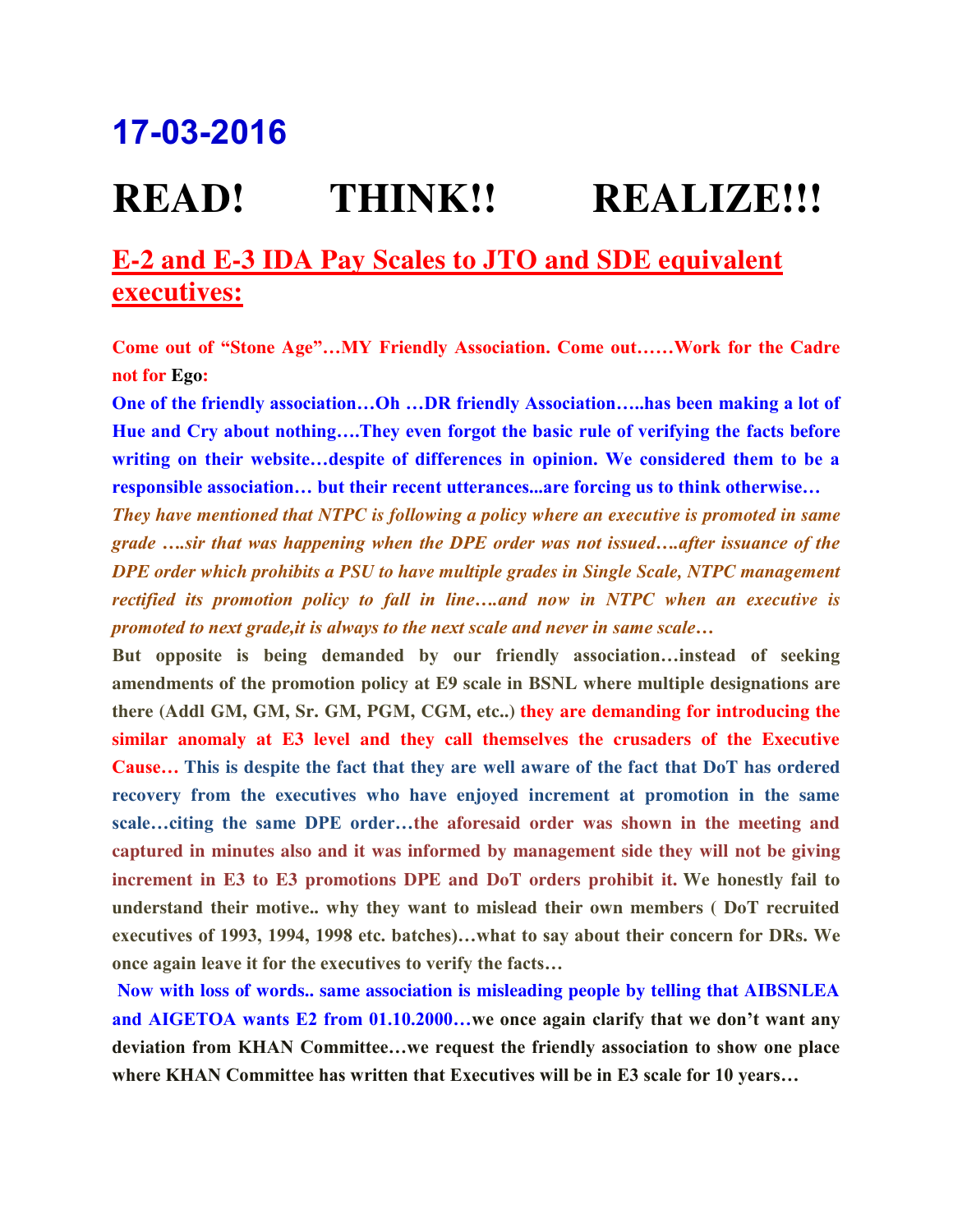**All we are demanding that Khan Committee recommendations be implemented in totality i.e of replacing E1A to E2, and E2A to E3 be implemented. Nothing needs to be touched in EPP..it takes care of this as it states that first upgradation will be given in 4-6 years and subsequent upgradations in 5 years..where is the need to modify…who is asking to modify.Management is convinced of our submission…then why it is hurting the friendly association…why they are telling that they will not allow Sr. SDE and SDE scales to merge. Why they are saying that if at all merger be there. It should be in Sr. SDE and DE scale…it means they want a non-functional scale to merge with the next higher scale just to satisfy their ego and that the fact that the time period to reach DGM scales for young executives shall be getting reduced by 5 years vis-à-vis those who got E3 before 01.01.2007…where does the same generosity goes..when it comes to the benefit of DRs..why their hearts are burning…and they are calling us selfish people… Now it is for people to understand who is asking for cascading effect and who is acting as Road Blocker…and who is selfish…**

**Which constraints and which ground realities…they are talking about…. there are no constraints as such…and management is also understanding our point of view. Then why it is hurting the Executive Association…why they are not supporting our view. What loss it is causing to them…its beyond our understanding…actually the only ground reality is the fact that they cannot digest the younger executives reaching the DGM scale five year earlier…if they were so sincere in their approach..why they didn't disclose the fact that management has conveyed that the increment with the so called upgradation in E3 to E3 will not be given…what is conspiring behind closed doors…sir….why this sudden change of heart in all matters…. why suddenly they want MT....Why they want DGM recruitment….slogans of fresh..…n Young blood…why what happened….whether they also want to say that our blood has become rotten….why what our executives are not capable according to them or what….or they are just trying to infuse negativity and confusion into the minds of the younger lot….they have named NTPC on their website…why they don't want to emulate NTPC promotion policy….why suddenly they have started echoing the agitation warnings… we request them to stop playing with the careers of thousands and thousands of DRs… we may forgive them….but history will never forgive …**

**They mention that Juniors reaching E3 scale in 10 to 11 years is a huge motivation... we also agree.. we supported it…but why it bothers them when the same executive gets the E4 scale also five years earlier….why they want the gain achieved in E2 scale to be loss of Five years in E3 scale….why it bothers them when the same Junior gets more motivated…then they start singing the song of merging Sr. SDE and DE scale…it proves our point that all they are interested in keeping the younger lot…in the same situation in which they are ..We**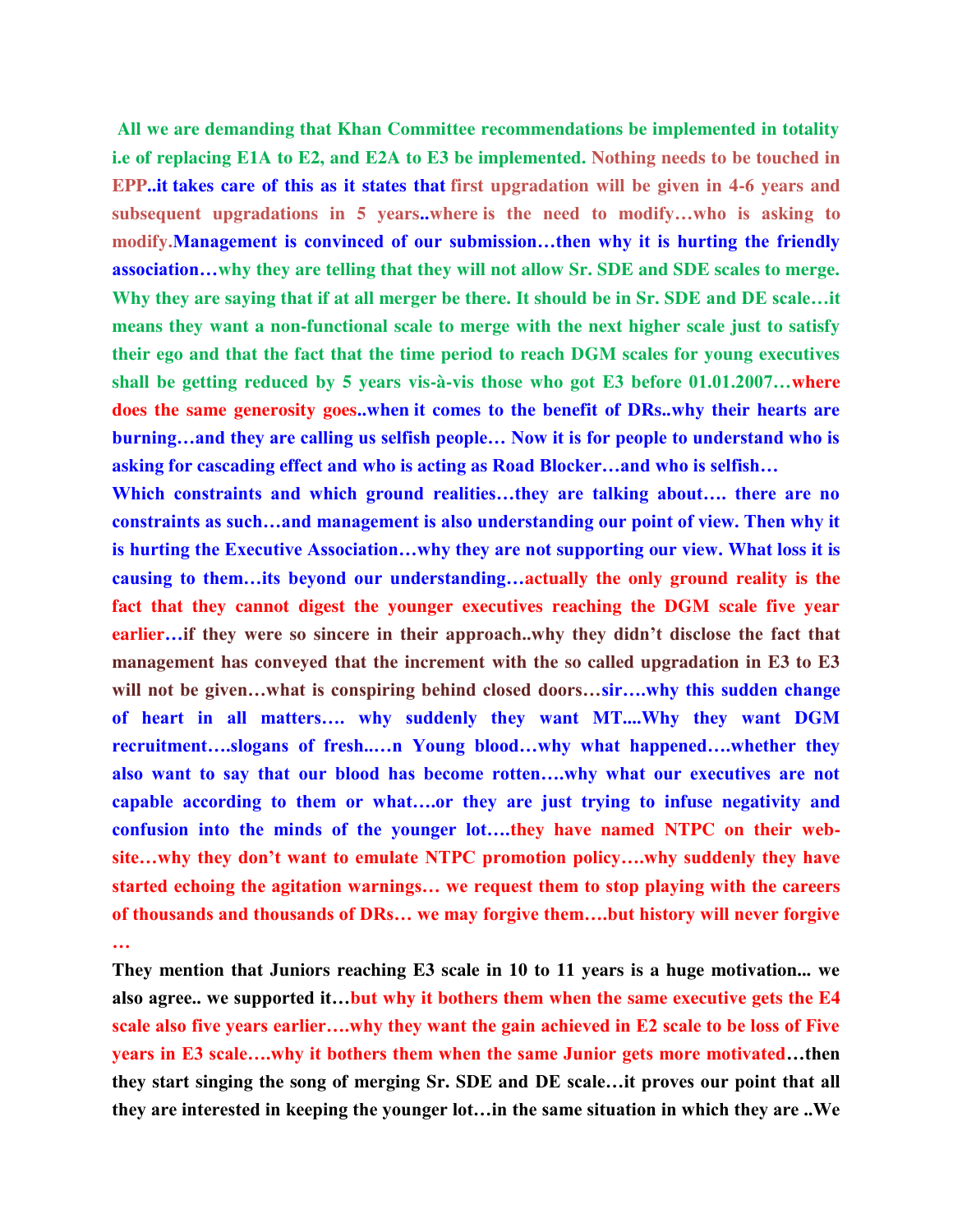**want to tell them…Don't try to befool the younger Lot….sir…act like a elder brother…like AIBSNLEA did….remember….our proposal is not causing any loss to seniors….it only benefits the Junior,.,,,but their proposal is causing loss to Juniors as well as Seniors in terms of Financial losses…Career Losses…emotionally….and many such losses which may arise in future and are unforeseen today with next revision…..**

**They say that senior SDE scale is abolished…then recovery may take place.. it shows their mind set of misleading people...when EPP will not be touched..how come recovery will take place.. All executives will get their upgradation in Five years...what will be recovered...we fail to understand…..they say that Youngsters will lose one assured promotion. Why So...who is stopping the youngsters to reach E7.E8..E9... or do they also agree that E7 cannot be reached by Group B officers. Do they also believe in that E7 is forte of a particular group…if not then why you're making people afraid of a non existant fear...we firmly believe that nobody can stop us ( Those who have age on their side) from reaching the positions of Directors and Even CMD...then what stops them from demanding the E7 for upgradations..…Remember that is not cascading effect….they shall be asking only for promotions...what stops them…Management wants to implement just the Khan Committee recommendations. Why they want change in EPP for promotion from E3 to E3...i.e. E3 for 10 years... also to be approved. To stop...whom...can they tell us ….Who is creating hurdles ….in implementation...**

**We also fail to understand what makes them to write...the words… reversion/demotion of the JTO/JAOs from E1A to E1 and SDE/AOs from E2A to E2 is more demoralising …….are they planning to be part of any such game plan just to prove their point.**

**They talk about one promotion for executives. We talk about CPSU hierarchy….we talk of our executives reaching to level of Director/CMD.. They want executives to be restricted at Sr SDE grade …..Do they really think that executives are that much fool that they will buy their argument….**

**We also believe that they have a so called distinguished and chequered history of Fighting for the cadre...then what is the sudden change that they are advocating for something to be implemented in BSNL which has been rejected at other PSUs…their stand on other issues also lets us feel otherwise…but we don't want to do that…..we want to keep respecting them as they were…** 

**We request them to become big hearted. We request them to Act like a elder brother...and allow all of us to keep seeing them with respect…it's our earnest appeal to them...we won't be coming up any more arguments now…time will be the best judge…as we know and all know what is good**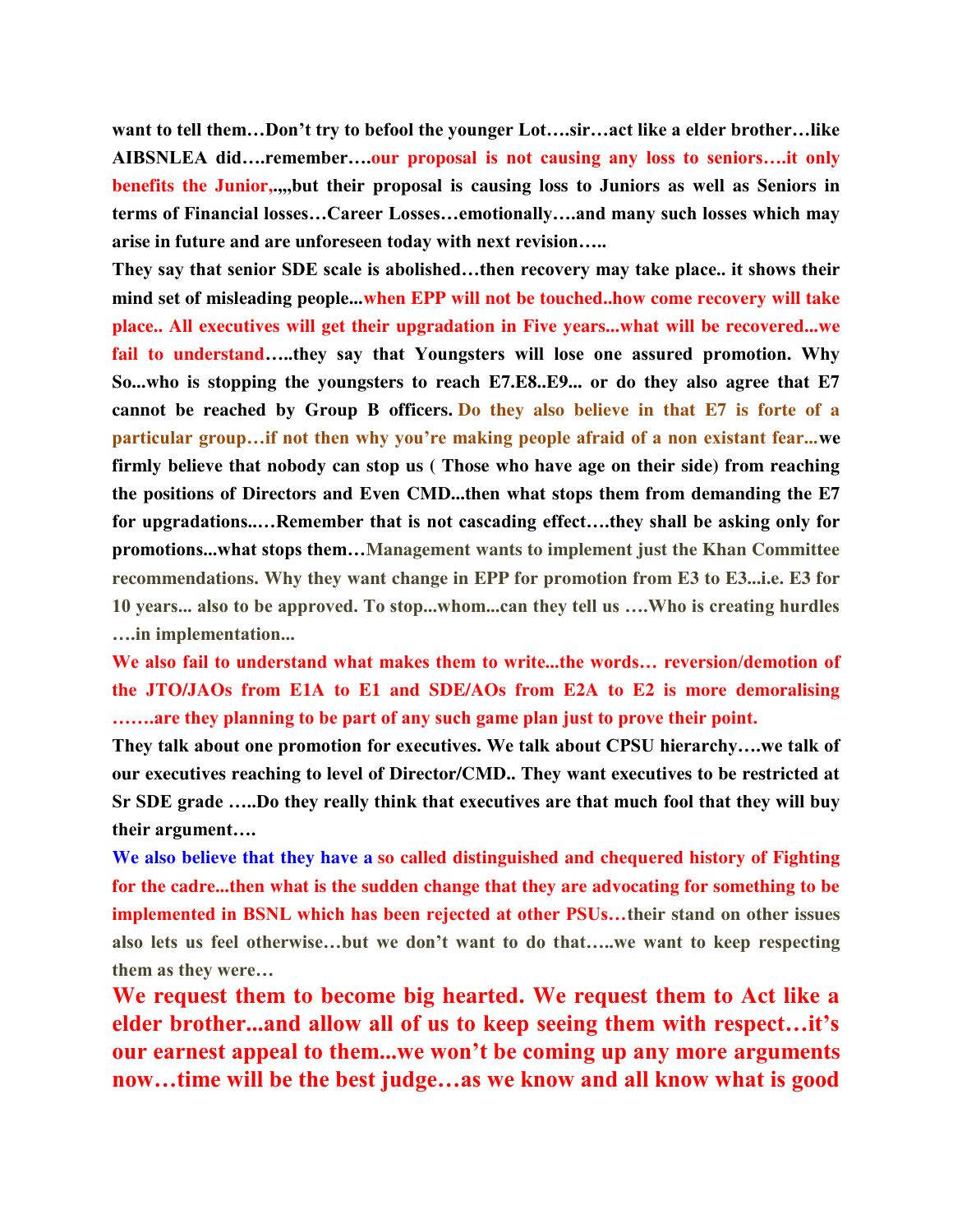**and what is bad…we will keep on doing the good work for the executives of BSNL….**

# **10-03-2016**

## BSNL Board meeting held on 4-3-2016:

GS, FS met some senior officers in BSNL C.O. and discussed regarding the decisions of BSNL Board meeting held on 4-3-2016. It is understood that some HR issues viz. 3% contribution from BSNL to superannuation benefit to BSNL recruited employees, Creation of Sr. PPS/PPS posts in BSNL, E-1 + 5 increments benefit to JAO-2013 batch, JTO (SR) and PAs Pay anomaly case of TTA have been cleared by the remuneration committee of the BSNL Board held on 4-3-2016. The remaining HR issues of Pers. cell and Estt. cell could not be discussed due to paucity of time. The issues cleared by the remuneration committee will be put up to the next BSNL Board meeting along with other pending HR issues for approval.

# **10-03-2016**

GS writes to S**hri Anupam Srivastava,** Chairman-cum-Managing Director, BSNL, New Delhi regarding **updating of Educational Qualification in Service Records of JTO(C/E/Arch/TF) and SDEs(C/E/Arch/TF) having diploma qualification**[<<<<Click here for letter>>>>](http://www.aibsnleachq.in/letter_09032016.pdf)

# **10-03-2016**

AIBSNLEA consistent and untiring efforts yielded result in getting released the instructions for calculation of the vacancies for holding of LICE for promotion to the grade of JTO (T) in BSNL as under:

i. Regularize the officiating JTOs (T) against available vacancies, including carried forward vacancies of previous years;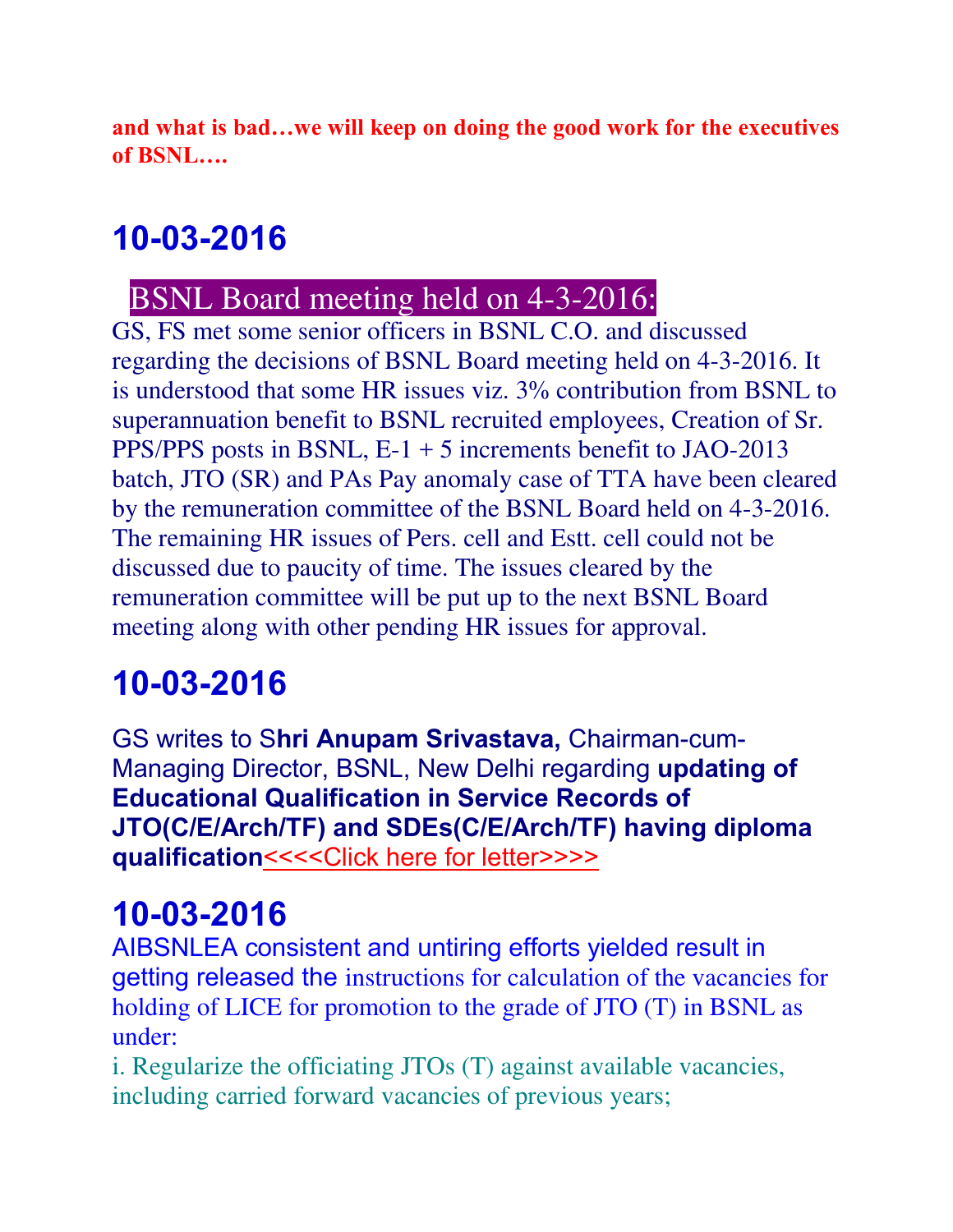ii. Category-wise vacancy position (OC,SC,ST) for the vacancy year 2013-14.

- [<<<<Click here for letter>>>>](http://www.aibsnleachq.in/JTO_LICE_160307.PDF)

**AIBSNLEA/CTD wish to thank CHQ & our beloved GS Com.Prahlad Rai whose untiring efforts made it possible to remove the curse of officiating JTOs permanently. On 08-03-2016 33 officiating JTOs joined in CTD as regular incumbent.**

**In this connexion we would like to reiterate that AIBSNLEA is the only platform of BSNL executives which fights for and can achieve justified demands.We congratulate our members for their faith & support. Also we request all other to join & strengthen this glorious organisation to march forward unitedly to achieve our justified demands in future.**

## **09-03-2016**

ACS & President attended FORUM meeting with CGM/CTD at TB Conference Room on 08-03-2016.GM(HR & Admin),GM(Fin) also attended. CGM informed that after FORUM's effort to motivate employees a little hint of progress is seen but it is not upto mark.4-5% increase in fault clearance & marginal increase in provisioning is noticed.MNP ratio is somewhat less regarding port out.For IGW outage problem BSNL CO is hiring Railtail OFC.BSNL CO also approved moore no.of BTS in CTD for back haul connectivity of GSM.

We pointed out several problems relating to HR that are putting hindrance to discharging satisfactory duty.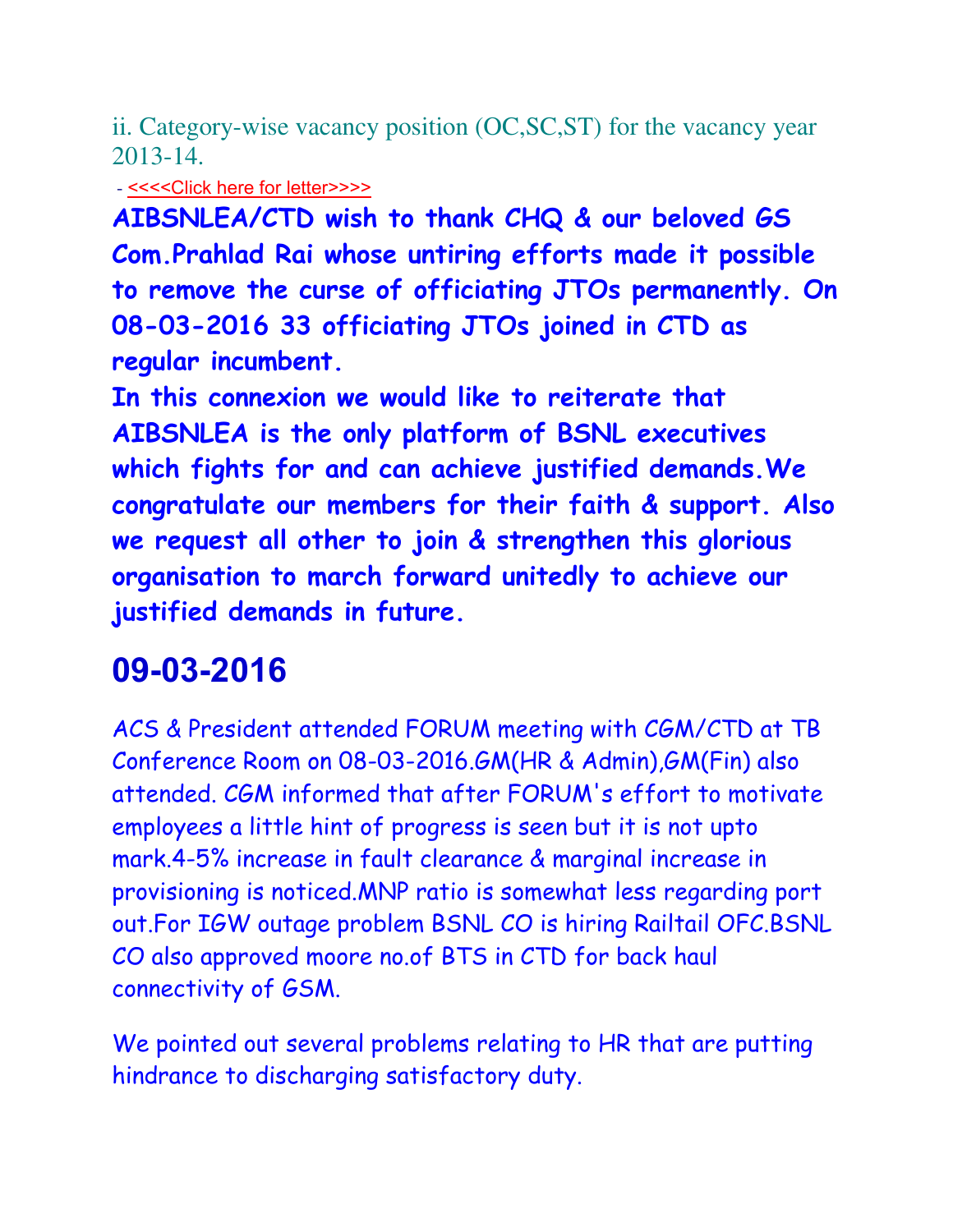1.Role of HR Section: Regarding implementation of HCM Module no proper guideline is issued from HR.No co ordination meeting is being done.As a result of it in different area staff are facing problem.

2.Rationalisation of executives & non executives: This is our longstanding demand.?In different section some people are sitting almost idle whereas there are acute shortage in some sections.

3.No Computer/Staff deputed in DE offices as per earlier decision:Due to problem in ERP no capital expenditure is being done.As a result Computers cannot be purchased.No manpower is deputed to execute ERP work in field.Thus executives are being over burdened.

4.Harassment in settling Medical bills:It is well known to all that due to improper implementation of ERP several bills especially of pensioners are being piled up.In this regard proper guideline is necessary.

5.Few Pending vendor bill in different area: A few bills of small amount are pending due to procedural complexity in ERP.We request to settle the bills offline at the earliest.

6.Provision of BB facility in Central Settlement Cell:CSC is working through Proxy sever so processing is slow.BB connection is to be provided.

7.Facility to monitor vendor payment through ERP in Area:Facility to be provided in ERP so that AOs in respective area can monitor the payment made to the vendor by CSC.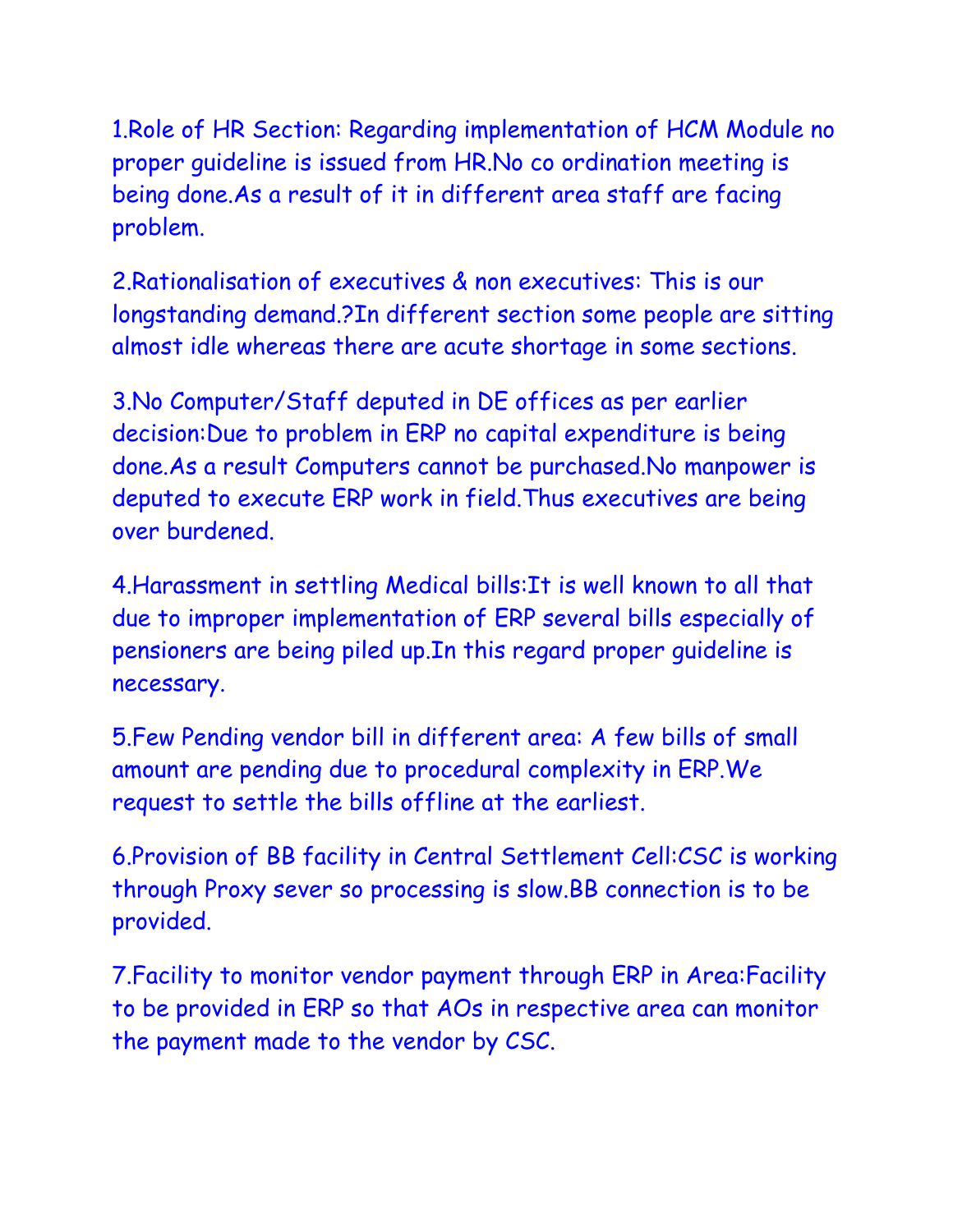Due no shortage of time discussion was not complete.Further meeting may be held in suitable date.

### **04-03-2016**

CS alongwith ACS,OS & BS/TBZ met GM/CMTS at his chamber on 03-03-16 and discussed the following issues:

1.BTS Rent payment delay: We expressed our concern in this matter because in some RLUs landlord are not allowing us to enter and the work is being hampered.

GM intimated that he is taking special care regarding this matter.Some arrears are pending,with the help of AO & CAO/CMTS the matter is being regularised. As per ERP in future the Area will handle rent payment.CGM is issuing order regarding this.Henceforth the BTS Rent payment will be handled by respective Area only.

2.Shortage of JAO in cash CMTS: GM is aware of the fact,we asked him to write to GM(Fin) in this regard and we will pursue in this regard.

3.Vendor Bill Payment as per submission date of bill: Recently a circular has been issued by Vig.Section in this regard.We requested to follow this.GM also agreed.But there should be some exception regarding monthly recurring nature of bills like,Job Contract,Rent,infrastructue sharing etc.

4.Delay in claiming Tower Sharing charges:We pointed out that a huge amount is pending from Private Operators in this regard.GM intimated that he is aware of the fact but the private operators